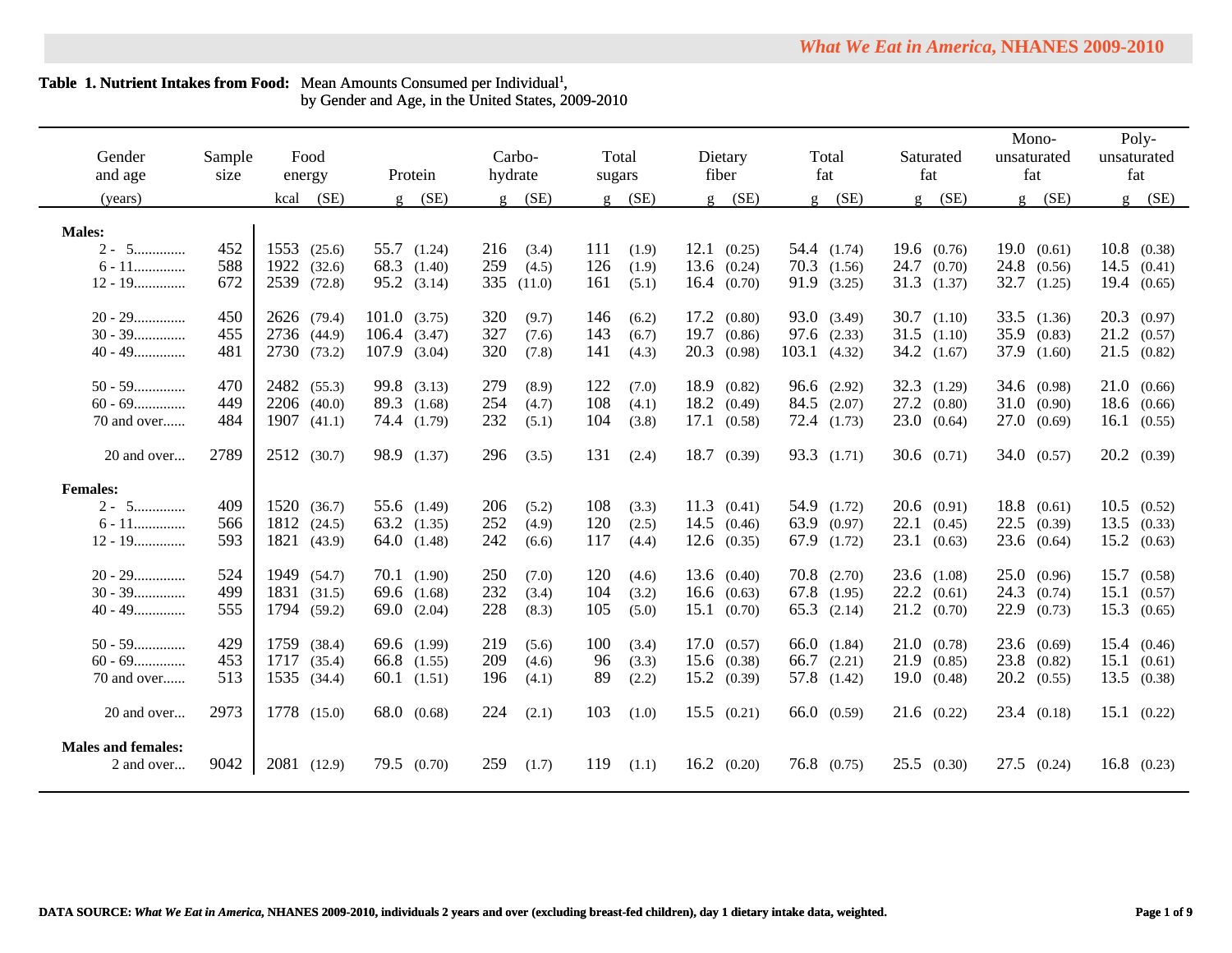by Gender and Age, in the United States, 2009-2010 *(continued)*

| Gender<br>and age         |     | Choles-<br>terol |         | Retinol |     | Vitamin A<br>(RAE) | carotene | Alpha-      |      | Beta-<br>carotene |         | Beta-crypto-<br>xanthin |         | Lycopene     |         | Lutein $+$<br>zeaxanthin |    | Thiamin      |
|---------------------------|-----|------------------|---------|---------|-----|--------------------|----------|-------------|------|-------------------|---------|-------------------------|---------|--------------|---------|--------------------------|----|--------------|
| (years)                   | mg  | (SE)             | $\mu$ g | (SE)    | μg  | (SE)               | $\mu$ g  | (SE)        | μg   | (SE)              | $\mu$ g | (SE)                    | $\mu$ g | (SE)         | $\mu$ g | (SE)                     | mg | (SE)         |
| <b>Males:</b>             |     |                  |         |         |     |                    |          |             |      |                   |         |                         |         |              |         |                          |    |              |
| $2 - 5$                   | 170 | (8.5)            | 491     | (16.4)  | 593 | (20.4)             | 207      | (28.5)      |      | 1086 (84.0)       | 71      | (10.7)                  |         | 3344 (344.5) | 610     | (41.9)                   |    | 1.30(0.032)  |
| $6 - 11$                  | 206 | (8.5)            | 529     | (24.2)  | 638 | (23.7)             | 285      | (52.6)      |      | 1131 (138.5)      | 68      | (7.6)                   |         | 4043 (185.3) | 649     | (50.0)                   |    | 1.58 (0.046) |
| $12 - 19$                 | 286 | (15.1)           | 541     | (38.9)  | 647 | (42.4)             | 234      | (45.8)      |      | 1114 (121.7)      | 77      | (8.4)                   |         | 6353 (710.3) | 847     | (72.6)                   |    | 1.98(0.102)  |
|                           |     |                  |         |         |     |                    |          |             |      |                   |         |                         |         |              |         |                          |    |              |
| $20 - 29$                 | 331 | (13.4)           | 480     | (26.6)  | 613 | (33.4)             | 327      | (33.8)      |      | 1403 (121.1)      | 67      | (8.6)                   |         | 6263 (486.2) |         | 985 (84.3)               |    | 1.99(0.090)  |
| $30 - 39$                 | 345 | (17.7)           | 479     | (23.8)  | 650 | (28.4)             |          | 374 (47.2)  |      | 1828 (172.0)      | 87      | (8.2)                   |         | 7889 (953.9) |         | 1358 (117.7)             |    | 2.07(0.067)  |
| $40 - 49$                 | 357 | (11.4)           | 478     | (17.2)  | 734 | (40.1)             |          | 555 (160.9) |      | 2747 (429.6)      | 100     | (15.6)                  |         | 7479(1146.8) |         | 1660(341.1)              |    | 2.07(0.063)  |
|                           |     |                  |         |         |     |                    |          |             |      |                   |         |                         |         |              |         |                          |    |              |
| $50 - 59$                 | 351 | (19.3)           | 502     | (24.7)  | 695 | (25.5)             | 388      | (53.4)      |      | 2081 (177.0)      | 91      | (7.6)                   |         | 5515 (385.1) |         | 1650 (131.9)             |    | 1.90(0.054)  |
| $60 - 69$                 | 305 | (12.5)           | 448     | (27.6)  | 694 | (41.1)             | 481      | (80.3)      |      | 2669 (404.6)      | 90      | (9.7)                   |         | 6308 (838.8) |         | 1920 (346.6)             |    | 1.82(0.057)  |
| 70 and over               | 265 | (13.8)           | 517     | (31.1)  | 738 | (48.5)             | 426      | (58.0)      |      | 2391 (272.6)      | 98      | (9.8)                   |         | 4546 (441.6) |         | 1466 (126.3)             |    | 1.68(0.047)  |
|                           |     |                  |         |         |     |                    |          |             |      |                   |         |                         |         |              |         |                          |    |              |
| 20 and over               | 333 | (6.8)            | 483     | (11.1)  | 682 | (18.6)             | 421      | (39.5)      |      | 2132 (126.2)      | 88      | (3.3)                   |         | 6489 (451.9) |         | 1480 (117.8)             |    | 1.95(0.031)  |
|                           |     |                  |         |         |     |                    |          |             |      |                   |         |                         |         |              |         |                          |    |              |
| <b>Females:</b>           |     |                  |         |         |     |                    |          |             |      |                   |         |                         |         |              |         |                          |    |              |
| $2 - 5$                   | 178 | (5.9)            | 489     | (23.6)  | 591 | (26.5)             | 261      | (73.4)      |      | 1061 (166.3)      | 74      | (8.7)                   |         | 3162 (254.8) | 695     | (64.9)                   |    | 1.23(0.035)  |
| $6 - 11$                  | 185 | (5.6)            | 443     | (19.4)  | 544 | (20.5)             | 233      | (43.0)      |      | 1059 (113.6)      | 67      | (6.0)                   |         | 4973 (697.2) | 771     | (65.7)                   |    | 1.50(0.040)  |
| $12 - 19$                 | 211 | (9.6)            | 400     | (21.5)  | 516 | (26.0)             | 252      | (36.7)      |      | 1237 (81.5)       | 49      | (6.6)                   |         | 4690 (439.7) | 854     | (85.1)                   |    | 1.41(0.048)  |
| $20 - 29$                 | 238 | (12.1)           | 398     | (21.8)  | 548 | (26.1)             | 349      | (44.2)      |      | 1598 (163.3)      | 64      | (8.1)                   |         | 5034 (432.9) |         | 1113 (83.3)              |    | 1.45(0.026)  |
| $30 - 39$                 | 228 | (9.9)            | 397     | (16.6)  | 590 | (25.7)             | 367      | (49.8)      |      | 2087 (262.7)      | 96      | (10.7)                  |         | 5026 (421.5) |         | 1448 (184.8)             |    | 1.44(0.032)  |
| $40 - 49$                 | 221 | (10.0)           | 343     | (16.0)  | 556 | (30.7)             |          | 475 (107.6) |      | 2278 (312.6)      | 77      | (10.2)                  |         | 4359 (524.9) |         | 1604 (221.3)             |    | 1.38(0.056)  |
|                           |     |                  |         |         |     |                    |          |             |      |                   |         |                         |         |              |         |                          |    |              |
| $50 - 59$                 | 228 | (13.9)           | 420     | (29.5)  | 702 | (49.9)             | 490      | (65.3)      |      | 3097 (375.1)      | 98      | (14.7)                  |         | 4238 (318.5) |         | 2428 (350.6)             |    | 1.41(0.043)  |
| $60 - 69$                 | 232 | (8.6)            | 425     | (23.7)  | 648 | (24.0)             | 445      | (65.0)      |      | 2406 (208.7)      | 107     | (16.8)                  |         | 4580 (566.2) |         | 1615 (128.7)             |    | 1.34(0.047)  |
| 70 and over               | 190 | (6.5)            | 395     | (12.6)  | 612 | (18.3)             | 434      | (40.3)      |      | 2349 (168.4)      | 97      | (13.1)                  |         | 3651 (371.5) |         | 1533 (125.6)             |    | 1.34(0.039)  |
|                           |     |                  |         |         |     |                    |          |             |      |                   |         |                         |         |              |         |                          |    |              |
| 20 and over               | 224 | (3.6)            | 394     | (8.3)   |     | 606 (11.0)         | 427      | (26.6)      | 2295 | (84.2)            | 88      | (6.1)                   |         | 4510 (192.8) | 1628    | (90.2)                   |    | 1.40(0.012)  |
|                           |     |                  |         |         |     |                    |          |             |      |                   |         |                         |         |              |         |                          |    |              |
| <b>Males and females:</b> |     |                  |         |         |     |                    |          |             |      |                   |         |                         |         |              |         |                          |    |              |
| 2 and over                | 261 | (4.3)            | 448     | (5.8)   | 628 | (9.4)              | 379      | (16.8)      | 1942 | (49.4)            | 82      | (3.2)                   |         | 5263 (214.4) |         | 1356 (77.7)              |    | 1.63(0.012)  |
|                           |     |                  |         |         |     |                    |          |             |      |                   |         |                         |         |              |         |                          |    |              |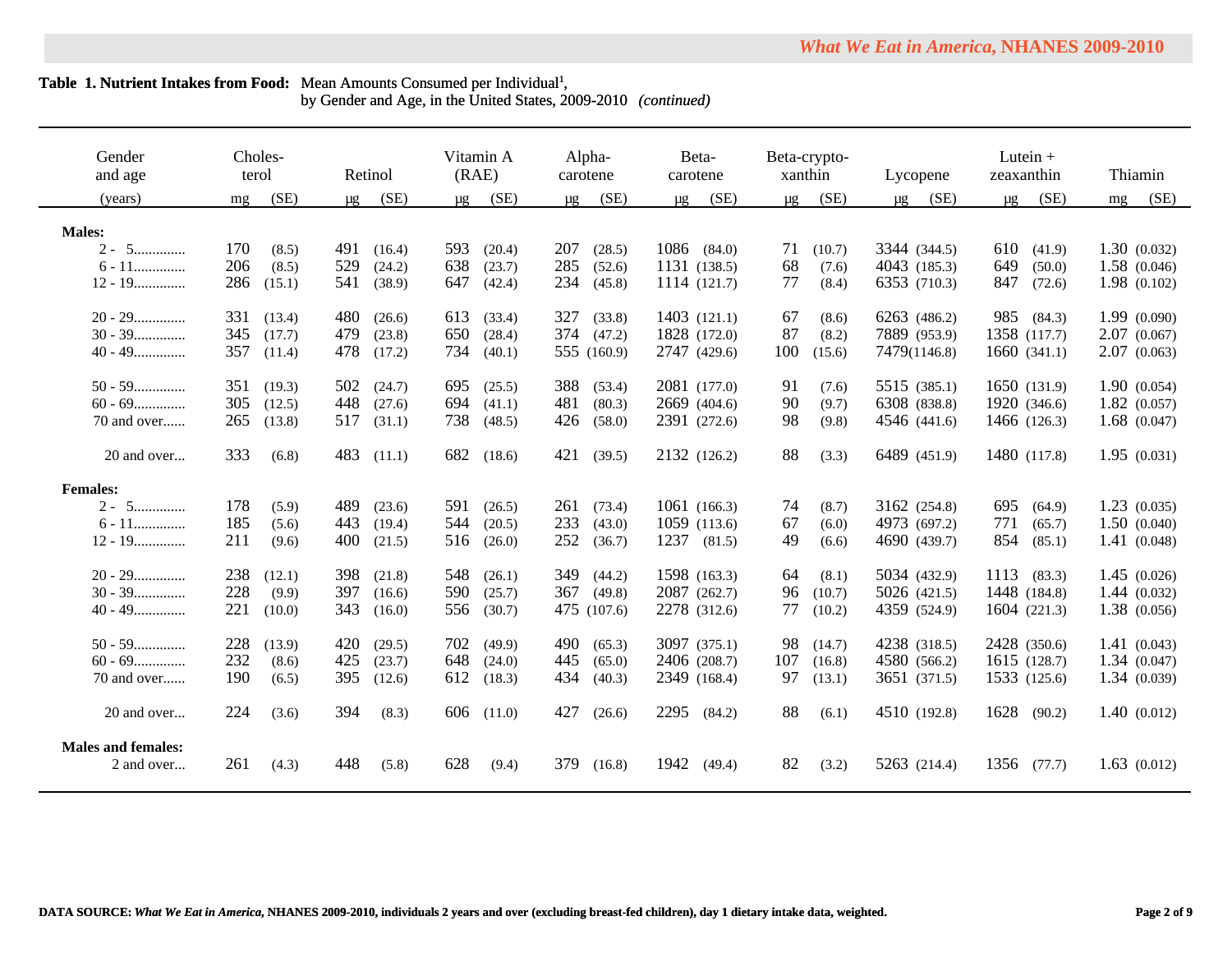by Gender and Age, in the United States, 2009-2010 *(continued)*

| Gender<br>and age                       | Ribo-<br>flavin | Niacin                   | Vitamin B6   | Folic<br>acid   | Food<br>folate        | Folate<br>(DFE) | Choline                | Vitamin B12  | Added<br>Vitamin B12 |
|-----------------------------------------|-----------------|--------------------------|--------------|-----------------|-----------------------|-----------------|------------------------|--------------|----------------------|
| (years)                                 | (SE)<br>mg      | (SE)<br>mg               | (SE)<br>mg   | (SE)<br>$\mu$ g | (SE)<br>μg            | (SE)<br>μg      | (SE)<br>mg             | (SE)<br>μg   | (SE)<br>μg           |
| <b>Males:</b>                           |                 |                          |              |                 |                       |                 |                        |              |                      |
| $2 - 5$                                 | 1.83(0.054)     | 16.4<br>(0.39)           | 1.47(0.038)  | 173<br>(6.9)    | 134<br>(4.2)          | 428<br>(11.7)   | 222<br>(6.4)           | 4.41(0.160)  | 1.00(0.079)          |
| $6 - 11$                                | 2.05(0.057)     | 21.0                     | 1.65(0.054)  | 226<br>(11.6)   | 156                   | 540<br>(23.3)   | 256                    | 4.90(0.158)  | 1.03(0.071)          |
| $12 - 19$                               | 2.41(0.126)     | (0.61)<br>29.9<br>(1.08) | 2.31(0.120)  | 262<br>(24.9)   | (4.5)<br>193<br>(6.4) | 639<br>(46.1)   | (6.7)<br>333<br>(13.2) | 6.30(0.264)  | 1.28(0.121)          |
|                                         |                 |                          |              |                 |                       |                 |                        |              |                      |
| $20 - 29$                               | 2.33(0.109)     | 32.4<br>(1.28)           | 2.56(0.156)  | 230<br>(10.9)   | 244<br>(10.6)         | 635<br>(23.3)   | <b>390</b><br>(14.1)   | 6.03(0.323)  | 1.27(0.188)          |
| $30 - 39$                               | 2.58(0.096)     | 35.0<br>(1.09)           | 2.85(0.106)  | 245<br>(14.6)   | 270<br>(8.4)          | 687<br>(27.0)   | 427<br>(13.8)          | 6.64(0.397)  | 1.48(0.241)          |
| $40 - 49$                               | 2.71 (0.086)    | 33.9<br>(1.14)           | 2.68(0.105)  | 234<br>(13.8)   | 277<br>(13.5)         | 675<br>(27.8)   | 446<br>(11.0)          | 6.86(0.206)  | 1.08(0.154)          |
|                                         |                 |                          |              |                 |                       |                 |                        |              |                      |
| $50 - 59$                               | 2.58(0.083)     | 29.8<br>(0.83)           | 2.32(0.090)  | 181<br>(7.6)    | 269<br>(9.7)          | 577<br>(12.9)   | 430<br>(15.4)          | 5.90(0.333)  | 0.77(0.095)          |
| $60 - 69$                               | 2.34 (0.088)    | 27.0<br>(0.80)           | 2.20(0.069)  | 191<br>(11.9)   | 255<br>(10.0)         | 580<br>(24.8)   | 384<br>(9.6)           | 6.11(0.260)  | 0.95(0.127)          |
| 70 and over                             | 2.24(0.066)     | 24.4<br>(0.67)           | 2.11(0.084)  | 213<br>(12.5)   | 207<br>(5.6)          | 569<br>(25.5)   | 332<br>(12.4)          | 5.98 (0.326) | 1.47(0.147)          |
| 20 and over                             | 2.49(0.038)     | 31.2<br>(0.42)           | 2.50(0.039)  | 218<br>(4.9)    | 258<br>(3.9)          | 628<br>(11.5)   | 409<br>(4.8)           | 6.28(0.124)  | 1.16(0.051)          |
| <b>Females:</b>                         |                 |                          |              |                 |                       |                 |                        |              |                      |
| $2 - 5$                                 | 1.85(0.060)     | 15.3<br>(0.28)           | 1.38(0.033)  | 174<br>(9.4)    | 128<br>(3.8)          | 423<br>(16.9)   | 224<br>(5.5)           | 4.42(0.184)  | 0.91(0.065)          |
| $6 - 11$                                | 1.83(0.052)     | 19.7<br>(0.49)           | 1.52(0.056)  | 208<br>(10.3)   | 148<br>(3.5)          | 502<br>(19.0)   | 231<br>(5.0)           | 4.32(0.168)  | 0.98(0.101)          |
| $12 - 19$                               | 1.72(0.054)     | 20.0<br>(0.68)           | 1.53(0.059)  | 206<br>(12.2)   | 152<br>(6.1)          | 502<br>(22.2)   | 237<br>(7.6)           | 4.01(0.238)  | 0.75(0.088)          |
|                                         |                 |                          |              |                 |                       |                 |                        |              |                      |
| $20 - 29$                               | 1.79(0.061)     | 22.6<br>(0.68)           | 1.80(0.080)  | 183<br>(6.3)    | 174<br>(6.1)          | 485<br>(12.3)   | 269<br>(9.3)           | 4.69(0.251)  | 0.94(0.083)          |
| $30 - 39$                               | 1.93(0.054)     | 21.1<br>(0.36)           | 1.81 (0.070) | 184<br>(7.5)    | 197<br>(7.4)          | 509<br>(18.1)   | 277<br>(7.8)           | 4.73(0.203)  | 1.19(0.144)          |
| $40 - 49$                               | 1.78 (0.048)    | 20.5<br>(0.57)           | 1.63(0.052)  | 153<br>(13.2)   | 195<br>(5.9)          | 456<br>(24.6)   | 277<br>(10.2)          | 4.57(0.820)  | 0.55(0.104)          |
| $50 - 59$                               | 1.92(0.056)     | 21.5<br>(0.63)           | 1.82(0.076)  | 157<br>(10.4)   | 220<br>(7.4)          | 487<br>(20.5)   | 291<br>(13.1)          | 4.82(0.372)  | 1.01(0.159)          |
| $60 - 69$                               | 1.90(0.062)     | 19.9<br>(0.55)           | 1.64(0.049)  | 144<br>(9.2)    | 204<br>(7.1)          | 448<br>(18.5)   | 282<br>(8.0)           | 4.60(0.245)  | 0.78(0.092)          |
| 70 and over                             | 1.76(0.045)     | 18.6<br>(0.58)           | 1.66(0.066)  | 160<br>(8.0)    | 178<br>(5.2)          | 450<br>(16.5)   | 249<br>(6.2)           | 4.18(0.240)  | 0.99(0.115)          |
|                                         |                 |                          |              |                 |                       |                 |                        |              |                      |
| 20 and over                             | 1.85(0.024)     | 20.8<br>(0.24)           | 1.73(0.026)  | 164<br>(4.2)    | 195<br>(2.1)          | 474<br>(7.7)    | 275<br>(4.0)           | 4.61(0.148)  | 0.90(0.045)          |
| <b>Males and females:</b><br>2 and over | 2.11(0.017)     | 24.7<br>(0.20)           | 2.00(0.021)  | 196<br>(4.0)    | 208<br>(2.0)          | 541<br>(7.6)    | 319<br>(3.7)           | 5.26(0.068)  | 1.02(0.029)          |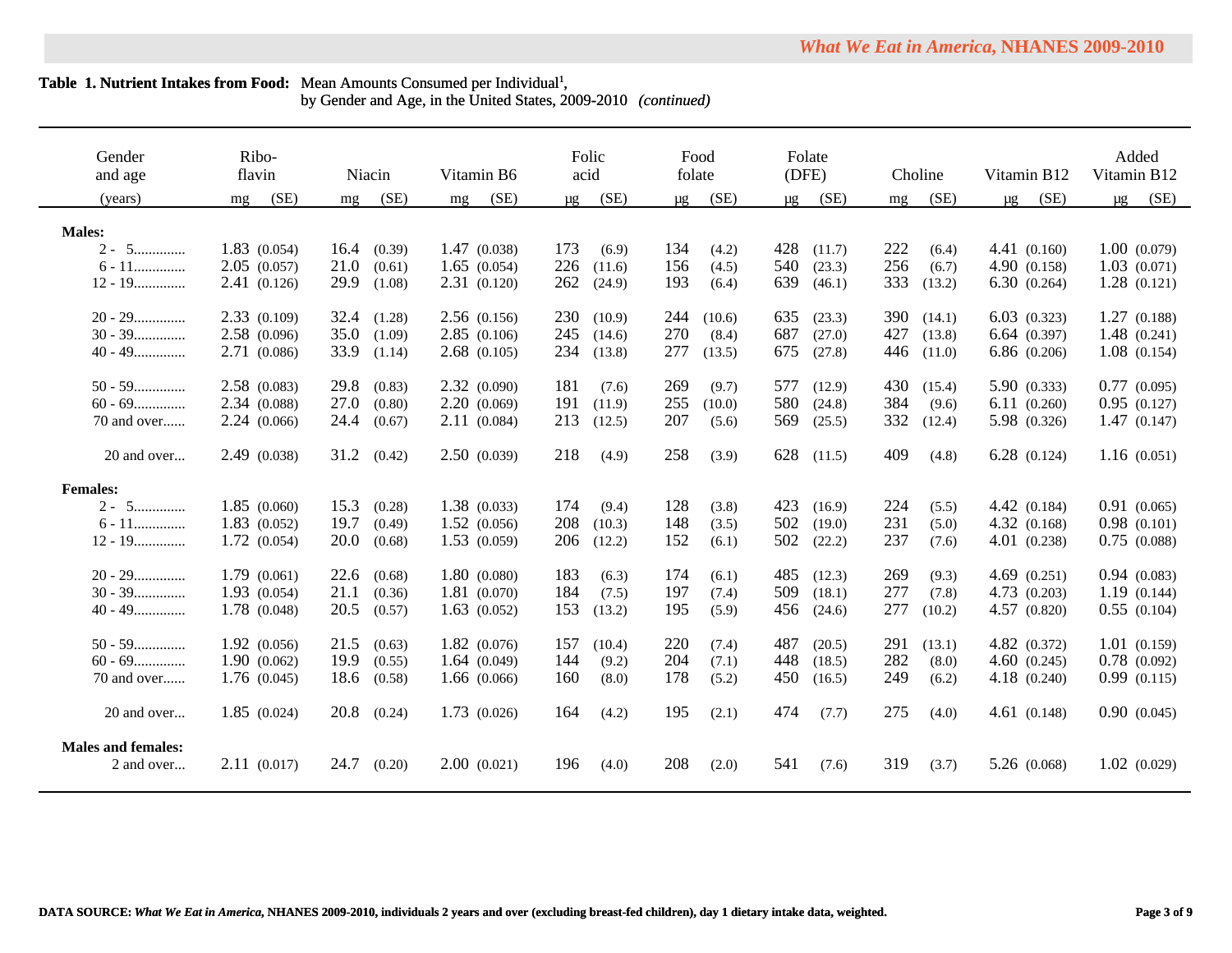| Gender<br>and age                       | Vitamin C                        | Vitamin D                      | Vitamin E<br>(alpha-<br>tocopherol) | Added<br>Vitamin E             | Vitamin K                    | Calcium                        | Phosphorus               | Magnesium             |
|-----------------------------------------|----------------------------------|--------------------------------|-------------------------------------|--------------------------------|------------------------------|--------------------------------|--------------------------|-----------------------|
| (years)                                 | (SE)<br>mg                       | (SE)<br>μg                     | (SE)<br>mg                          | (SE)<br>mg                     | (SE)<br>μg                   | (SE)<br>mg                     | (SE)<br>mg               | (SE)<br>mg            |
| <b>Males:</b>                           |                                  |                                |                                     |                                |                              |                                |                          |                       |
| $2 - 5$                                 | 82.9<br>(4.41)                   | (0.29)<br>6.8                  | 5.0<br>(0.20)                       | 0.5<br>(0.09)                  | 40.6<br>(2.38)               | 1034<br>(38.3)                 | 1137<br>(32.1)           | 213<br>(3.1)          |
| $6 - 11$                                | 73.7<br>(5.07)                   | 6.7<br>(0.24)                  | 6.0<br>(0.15)                       | 0.6<br>(0.10)                  | 52.2<br>(3.52)               | 1127<br>(38.1)                 | 1321<br>(35.6)           | 236<br>(5.8)          |
| $12 - 19$                               | 87.7<br>(6.94)                   | 6.4<br>(0.40)                  | 7.8<br>(0.36)                       | 0.5<br>(0.09)                  | 65.8<br>(3.30)               | 1260<br>(58.6)                 | 1640<br>(62.2)           | 299<br>(8.9)          |
|                                         |                                  |                                |                                     |                                |                              |                                |                          |                       |
| $20 - 29$                               | 102.4<br>(8.81)                  | 5.5<br>(0.27)                  | 8.3<br>(0.48)                       | $0.6*$ (0.19)                  | 81.8<br>(8.87)               | 1240<br>(41.9)                 | 1686<br>(53.5)           | 334<br>(14.0)         |
| $30 - 39$                               | 95.9<br>(4.47)                   | 5.3<br>(0.36)                  | 9.7<br>(0.34)                       | $1.0\quad(0.23)$               | 101.4<br>(6.62)              | 1179<br>(31.0)                 | 1759<br>(44.4)           | 370<br>(11.6)         |
| $40 - 49$                               | 99.0<br>(9.28)                   | 6.3<br>(0.60)                  | 9.6<br>(0.35)                       | $0.6*$ $(0.30)$                | 102.5<br>(8.84)              | 1235<br>(39.0)                 | 1815<br>(44.1)           | 386<br>(10.9)         |
| $50 - 59$                               |                                  |                                |                                     |                                |                              | 1142                           | 1669                     | 353                   |
| $60 - 69$                               | 91.9<br>(5.05)<br>89.4<br>(3.43) | 6.1<br>(0.32)<br>6.0<br>(0.33) | 8.7<br>(0.31)<br>8.5<br>(0.29)      | $0.7*$ (0.30)<br>$0.4*$ (0.13) | 117.4 (5.48)<br>126.3(16.16) | (34.9)<br>1022<br>(45.9)       | (51.3)<br>1498<br>(29.6) | (8.1)<br>331<br>(5.8) |
| 70 and over                             | 90.0<br>(7.02)                   | 5.8<br>(0.40)                  | 8.2<br>(0.37)                       | $0.8$ (0.13)                   | 99.1 (6.57)                  | 895<br>(34.9)                  | 1272<br>(31.3)           | 290<br>(7.5)          |
|                                         |                                  |                                |                                     |                                |                              |                                |                          |                       |
| 20 and over                             | 95.6 (2.29)                      | 5.9<br>(0.18)                  | 8.9<br>(0.16)                       | 0.7<br>(0.12)                  | 103.8 (5.37)                 | 1146 (14.5)                    | 1655<br>(18.7)           | 349<br>(4.6)          |
| <b>Females:</b>                         |                                  |                                |                                     |                                |                              |                                |                          |                       |
| $2 - 5$                                 | 83.4<br>(4.69)                   | 6.9<br>(0.32)                  | 4.6<br>(0.14)                       | (0.08)<br>0.4                  | 44.8<br>(3.69)               | 1030<br>(41.5)                 | 1136<br>(34.4)           | 205<br>(5.9)          |
| $6 - 11$                                | 73.8<br>(4.23)                   | 5.4<br>(0.23)                  | 5.7<br>(0.18)                       | 0.5<br>(0.10)                  | 54.0<br>(2.94)               | 963<br>(31.2)                  | 1201<br>(34.1)           | 226<br>(6.9)          |
| $12 - 19$                               | 77.8<br>(6.15)                   | 4.7<br>(0.31)                  | 6.5<br>(0.27)                       | $0.5*$ (0.15)                  | 60.3<br>(4.04)               | 948<br>(26.8)                  | 1192<br>(33.4)           | 224<br>(5.7)          |
|                                         |                                  |                                |                                     |                                |                              |                                |                          |                       |
| $20 - 29$<br>$30 - 39$                  | 78.5<br>(4.99)<br>78.8           | 4.3<br>(0.25)                  | 6.4<br>(0.22)                       | $0.5^{\circ}$<br>(0.09)        | 79.2 (4.37)<br>90.9 (9.06)   | 935<br>(24.6)                  | 1222<br>(31.2)<br>1260   | 252<br>(7.9)<br>282   |
| $40 - 49$                               | (3.53)<br>79.0<br>(5.78)         | 4.8<br>(0.29)<br>4.1<br>(0.22) | 7.6<br>(0.37)<br>6.8<br>(0.27)      | 0.8<br>(0.11)<br>0.3<br>(0.09) | 108.6 (11.76)                | 960<br>(32.3)<br>874<br>(17.9) | (29.6)<br>1181<br>(28.1) | (8.2)<br>270<br>(6.9) |
|                                         |                                  |                                |                                     |                                |                              |                                |                          |                       |
| $50 - 59$                               | 99.4 (10.81)                     | (0.51)<br>4.6                  | 8.2<br>(0.39)                       | 1.2<br>(0.29)                  | 151.5 (16.75)                | 890<br>(30.3)                  | 1202<br>(31.4)           | 283<br>(6.1)          |
| $60 - 69$                               | $79.5$ $(4.45)$                  | 4.7<br>(0.26)                  | 7.3<br>(0.26)                       | 0.6<br>(0.10)                  | 107.8<br>(8.09)              | 872<br>(23.9)                  | 1183<br>(29.7)           | 268<br>(5.6)          |
| 70 and over                             | 79.5<br>(3.33)                   | 4.4<br>(0.14)                  | 6.3<br>(0.26)                       | 0.6<br>(0.12)                  | 102.2<br>(6.60)              | 813<br>(12.9)                  | 1061<br>(18.4)           | 243<br>(5.2)          |
|                                         |                                  |                                |                                     |                                |                              |                                |                          |                       |
| 20 and over                             | $82.7$ $(2.40)$                  | 4.5<br>(0.15)                  | 7.1<br>(0.10)                       | 0.7<br>(0.05)                  | 106.9<br>(3.97)              | 895<br>(11.3)                  | 1190<br>(11.8)           | 267<br>(2.6)          |
| <b>Males and females:</b><br>2 and over | 86.6 (1.40)                      | 5.3<br>(0.11)                  | 7.5<br>(0.10)                       | $0.6$ $(0.05)$                 | 92.7<br>(3.52)               | 1029<br>(7.1)                  | 1386<br>(7.6)            | <b>290</b><br>(2.0)   |
|                                         |                                  |                                |                                     |                                |                              |                                |                          |                       |

 $\overline{\phantom{a}}$ 

by Gender and Age, in the United States, 2009-2010 *(continued)*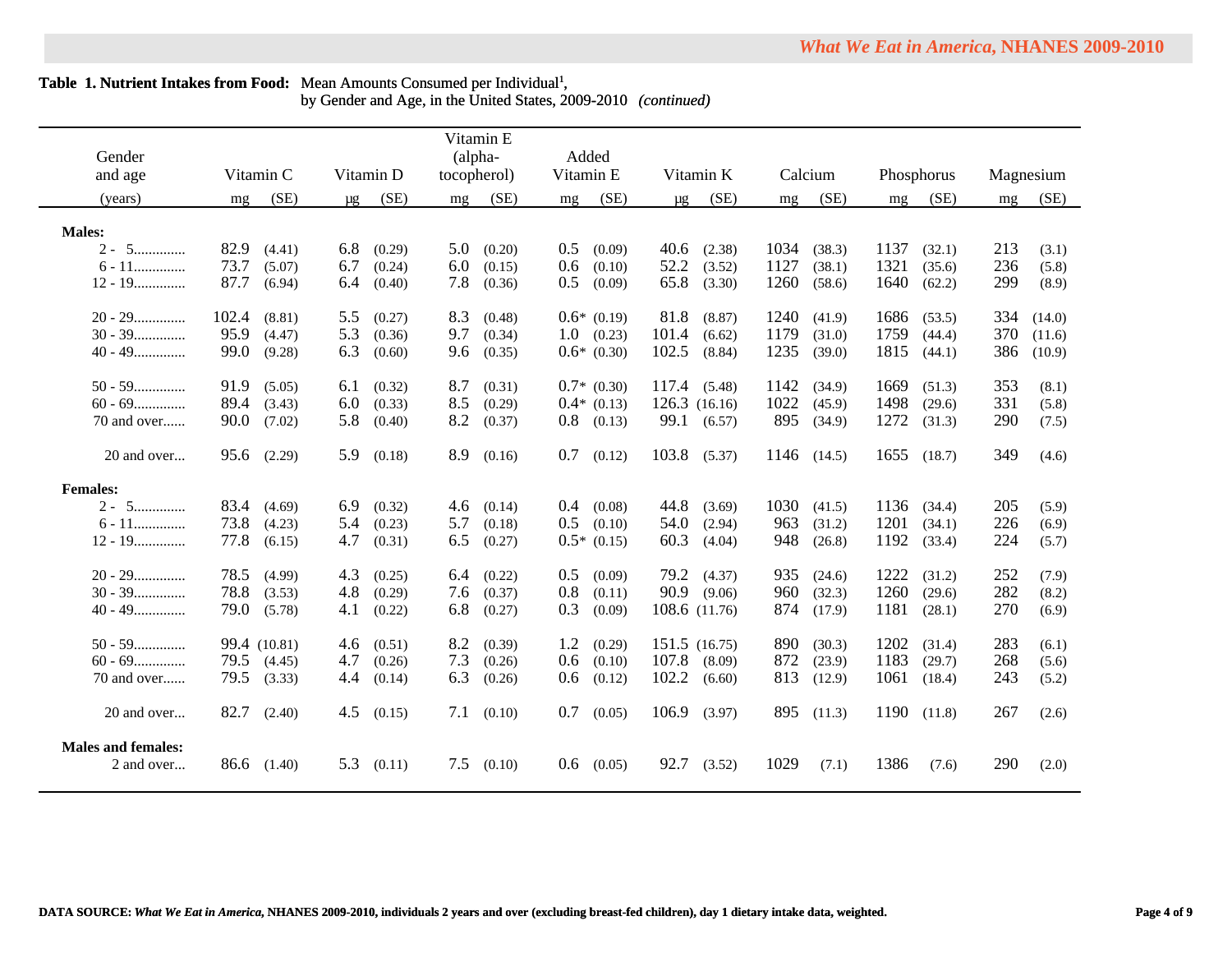by Gender and Age, in the United States, 2009-2010 *(continued)*

| Gender<br>and age                       |      | Iron   |      | Zinc   |         | Copper |                  | Selenium        |      | Potassium    |      | $S$ odium <sup>2</sup> |                  | Caffeine         |             | Theobromine     |                   | Alcohol <sup>3</sup>     |
|-----------------------------------------|------|--------|------|--------|---------|--------|------------------|-----------------|------|--------------|------|------------------------|------------------|------------------|-------------|-----------------|-------------------|--------------------------|
|                                         |      |        |      |        |         |        |                  |                 |      |              |      |                        |                  |                  |             |                 |                   |                          |
| (years)                                 | mg   | (SE)   | mg   | (SE)   | mg      | (SE)   | $\mu$ g          | (SE)            | mg   | (SE)         | mg   | (SE)                   | mg               | (SE)             | mg          | (SE)            | g                 | (SE)                     |
|                                         |      |        |      |        |         |        |                  |                 |      |              |      |                        |                  |                  |             |                 |                   |                          |
| <b>Males:</b><br>$2 - 5$                | 11.6 | (0.26) | 8.8  | (0.18) | $0.8\,$ |        |                  | 73.8 (1.02)     | 2092 | (37.3)       | 2331 | (70.6)                 |                  | $6.0\quad(0.70)$ |             | $43.4$ $(4.12)$ |                   |                          |
|                                         | 14.0 |        | 10.3 |        | 1.0     | (0.02) |                  |                 | 2248 |              |      |                        | 18.2             |                  | 64.8        |                 |                   |                          |
| $6 - 11$                                |      | (0.38) |      | (0.29) |         | (0.01) |                  | 93.6 (2.00)     |      | (50.2)       |      | 3062 (62.4)            |                  | (1.78)           |             | (4.78)          | $- -$             |                          |
| $12 - 19$                               | 17.6 | (0.60) | 13.9 | (0.41) | 1.3     | (0.06) | 129.8            | (5.54)          |      | 2750 (112.5) |      | 4211 (156.9)           |                  | 66.3 (11.12)     | 51.3        | (5.42)          | $--$              |                          |
| $20 - 29$                               | 17.5 | (0.76) | 13.7 | (0.72) | 1.4     | (0.06) | 138.3            | (4.85)          |      | 2911 (121.5) |      | 4376 (111.7)           | 124.0 (13.82)    |                  | 36.0        | (6.60)          | $--$              |                          |
| $30 - 39$                               | 18.9 | (0.73) | 15.3 | (0.60) | 1.6     | (0.05) | 145.0            | (3.97)          |      | 3207 (80.3)  |      | 4533 (105.3)           |                  | 187.9 (18.79)    | 38.8        | (3.50)          | $- -$             |                          |
| $40 - 49$                               | 18.6 | (0.60) | 15.6 | (0.43) | 1.6     | (0.06) | 144.2            | (4.38)          |      | 3504 (106.9) |      | 4588 (162.5)           |                  | 253.3 (22.34)    | 50.0        | (4.85)          | $\qquad \qquad -$ | $\overline{a}$           |
|                                         |      |        |      |        |         |        |                  |                 |      |              |      |                        |                  |                  |             |                 |                   |                          |
| $50 - 59$                               | 16.6 | (0.50) | 14.3 | (0.67) | 1.5     | (0.06) | 131.3            | (4.28)          | 3311 | (93.4)       |      | 4253 (151.7)           | 282.0 (19.41)    |                  | 52.4        | (6.00)          | $- -$             |                          |
| $60 - 69$                               | 16.3 | (0.54) | 12.8 | (0.32) | 1.4     | (0.03) | $123.4$ $(3.34)$ |                 | 3119 | (84.5)       |      | 3900 (80.2)            | 220.5 (15.75)    |                  | 36.8        | (6.05)          | $- -$             |                          |
| 70 and over                             | 16.4 | (0.55) | 12.1 | (0.32) | 1.3     | (0.06) | 102.0            | (2.43)          | 2797 | (74.8)       | 3205 | (72.7)                 |                  | 174.8 (15.93)    | <b>39.0</b> | (3.48)          | $\qquad \qquad -$ |                          |
|                                         |      |        |      |        |         |        |                  |                 |      |              |      |                        |                  |                  |             |                 |                   |                          |
| 20 and over                             | 17.5 | (0.21) | 14.2 | (0.22) | 1.5     | (0.02) | 133.7 (1.98)     |                 | 3172 | (43.9)       | 4243 | (42.9)                 |                  | 208.6 (10.70)    | 42.7        | (2.09)          | 17.2              | (1.26)                   |
|                                         |      |        |      |        |         |        |                  |                 |      |              |      |                        |                  |                  |             |                 |                   |                          |
| <b>Females:</b>                         |      |        |      |        |         |        |                  |                 |      |              |      |                        |                  |                  |             |                 |                   |                          |
| $2 - 5$                                 | 11.3 | (0.37) | 8.4  | (0.25) | 0.8     | (0.03) |                  | $73.2$ $(1.74)$ | 2046 | (53.1)       | 2283 | (57.0)                 | 5.7              | (0.56)           | 45.7        | (5.82)          |                   |                          |
| $6 - 11$                                | 13.5 | (0.34) | 9.5  | (0.25) | 1.0     | (0.03) |                  | $87.6$ $(2.17)$ | 2092 | (54.2)       | 2875 | (66.1)                 | 16.1             | (0.99)           | 68.1        | (6.81)          | $\qquad \qquad -$ |                          |
| $12 - 19$                               | 12.9 | (0.45) | 9.3  | (0.29) | 1.0     | (0.03) |                  | 91.1 (1.69)     | 2008 | (55.8)       | 2958 | (95.5)                 | 48.4             | (4.28)           | 50.2        | (3.64)          | $- -$             | $\overline{\phantom{a}}$ |
|                                         |      |        |      |        |         |        |                  |                 |      |              |      |                        |                  |                  |             |                 |                   |                          |
| $20 - 29$                               | 13.5 | (0.33) | 10.0 | (0.26) | 1.1     | (0.05) |                  | 96.3 (2.29)     | 2227 | (56.8)       | 3217 | (74.3)                 | $107.6$ $(7.62)$ |                  | 34.4        | (4.58)          | $- -$             |                          |
| $30 - 39$                               | 14.1 | (0.38) | 10.2 | (0.26) | 1.2     | (0.04) |                  | 94.6 (2.06)     | 2420 | (40.5)       | 3050 | (63.1)                 | 155.8 (12.22)    |                  | 38.2        | (3.76)          | $--$              |                          |
| $40 - 49$                               | 12.9 | (0.49) | 9.9  | (0.33) | 1.1     | (0.04) | 96.5             | (3.66)          | 2391 | (69.1)       | 3014 | (74.1)                 | 168.8 (12.22)    |                  | 42.5        | (4.09)          | $- -$             | $\overline{a}$           |
|                                         |      |        |      |        |         |        |                  |                 |      |              |      |                        |                  |                  |             |                 |                   |                          |
| $50 - 59$                               | 13.1 | (0.44) | 9.8  | (0.30) | 1.2     | (0.04) |                  | 95.8 (3.21)     | 2592 | (53.8)       | 2992 | (79.9)                 |                  | 186.1 (15.95)    | 38.7        | (4.12)          | $- -$             |                          |
| $60 - 69$                               | 12.7 | (0.53) | 9.6  | (0.26) | 1.3     | (0.05) |                  | $93.0$ $(3.35)$ | 2488 | (52.0)       | 2891 | (79.1)                 | 166.8(14.61)     |                  | 44.5        | (4.60)          | $--$              |                          |
| 70 and over                             | 12.6 | (0.37) | 9.5  | (0.32) | $1.1\,$ | (0.03) | 81.4             | (2.38)          | 2339 | (36.5)       | 2588 | (65.3)                 |                  | 121.9 (11.93)    | 33.5        | (2.79)          | $\qquad \qquad -$ |                          |
|                                         |      |        |      |        |         |        |                  |                 |      |              |      |                        |                  |                  |             |                 |                   |                          |
| 20 and over                             | 13.2 | (0.18) | 9.8  | (0.17) | 1.2     | (0.02) |                  | 93.6 (1.12)     | 2408 | (22.2)       | 2980 | (29.9)                 | 152.2 (7.79)     |                  | 38.7        | (1.92)          | 5.8               | (0.48)                   |
|                                         |      |        |      |        |         |        |                  |                 |      |              |      |                        |                  |                  |             |                 |                   |                          |
| <b>Males and females:</b><br>2 and over | 14.9 | (0.11) | 11.5 | (0.11) | 1.2     | (0.01) | 108.5            | (0.99)          | 2640 | (18.0)       | 3463 | (19.4)                 | 142.4            | (6.33)           | 44.1        | (1.66)          |                   |                          |
|                                         |      |        |      |        |         |        |                  |                 |      |              |      |                        |                  |                  |             |                 |                   |                          |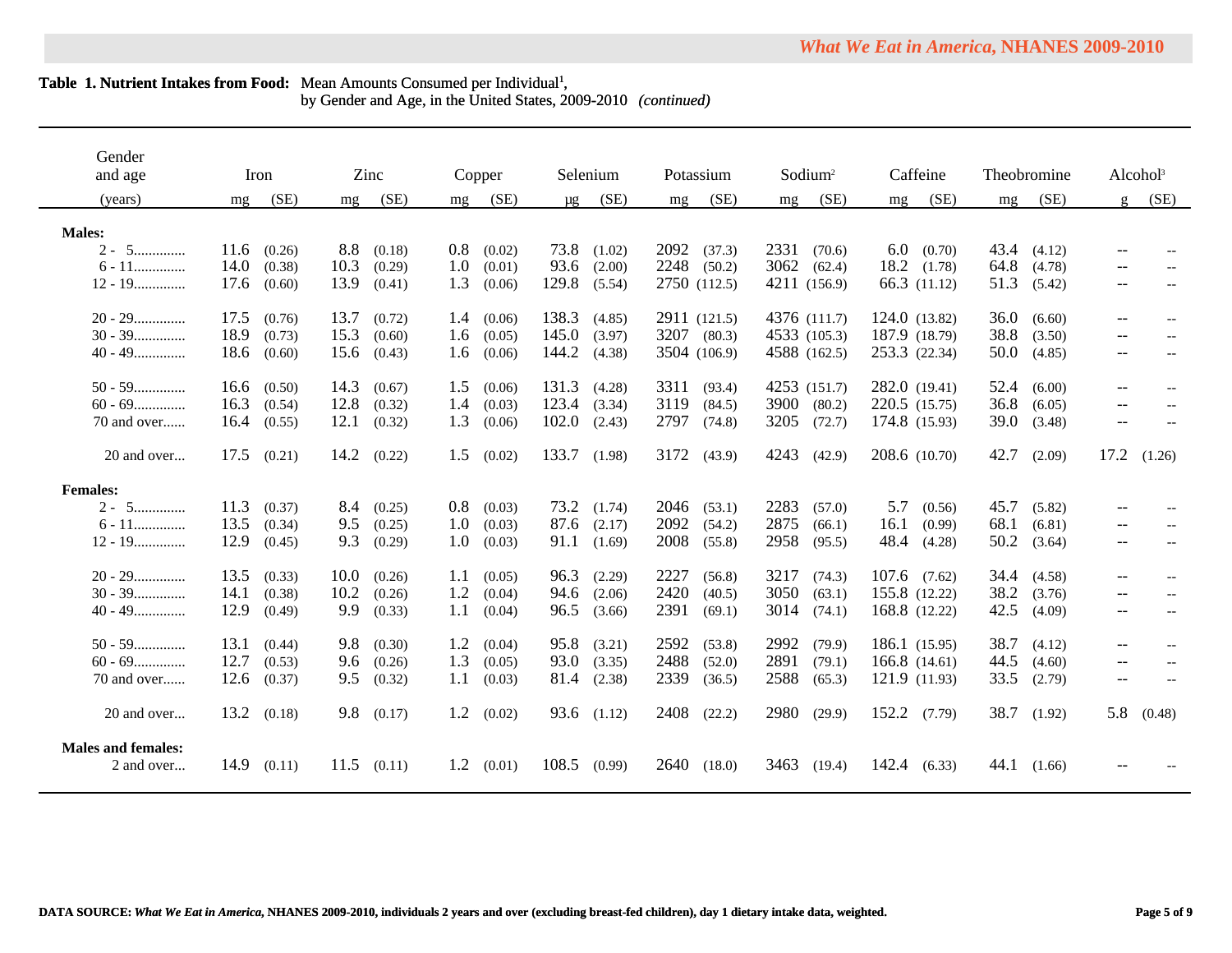$\overline{\phantom{0}}$ 

by Gender and Age, in the United States, 2009-2010 *(continued)*

| Gender<br>and age         | <b>SFA</b><br>4:0    | <b>SFA</b><br>6:0    | <b>SFA</b><br>8:0    | <b>SFA</b><br>10:0   | <b>SFA</b><br>12:0 | <b>SFA</b><br>14:0   | <b>SFA</b><br>16:0   | <b>SFA</b><br>18:0 |
|---------------------------|----------------------|----------------------|----------------------|----------------------|--------------------|----------------------|----------------------|--------------------|
| (years)                   | (SE)<br>$\mathbf{g}$ | (SE)<br>$\mathbf{g}$ | (SE)<br>$\mathbf{g}$ | (SE)<br>$\mathbf{g}$ | (SE)<br>$\sigma$   | (SE)<br>$\mathbf{g}$ | (SE)<br>$\mathbf{g}$ | (SE)<br>g          |
|                           |                      |                      |                      |                      |                    |                      |                      |                    |
| <b>Males:</b>             |                      |                      |                      |                      |                    |                      |                      |                    |
| $2 - 5$                   | $0.51$ $(0.035)$     | $0.31$ $(0.022)$     | 0.27<br>(0.016)      | $0.45$ $(0.022)$     | $0.59$ $(0.038)$   | 1.86(0.111)          | $10.16$ $(0.352)$    | $4.68$ $(0.155)$   |
| $6 - 11$                  | 0.57<br>(0.034)      | $0.33$ $(0.020)$     | $0.26$ $(0.018)$     | $0.49$ $(0.028)$     | 0.75<br>(0.056)    | 2.20(0.104)          | 12.94 (0.334)        | $6.16$ $(0.160)$   |
| $12 - 19$                 | 0.67<br>(0.047)      | $0.36$ $(0.020)$     | 0.29<br>(0.019)      | $0.54$ $(0.032)$     | 0.87<br>(0.068)    | $2.68$ $(0.145)$     | 16.89 (0.726)        | $7.85$ $(0.363)$   |
|                           |                      |                      |                      |                      |                    |                      |                      |                    |
| $20 - 29$                 | $0.62$ $(0.027)$     | $0.35$ $(0.016)$     | $0.27$ $(0.015)$     | $0.52$ $(0.022)$     | $0.77$ $(0.072)$   | 2.60(0.105)          | 16.71(0.615)         | 7.78 (0.292)       |
| $30 - 39$                 | $0.60$ $(0.036)$     | $0.33$ $(0.019)$     | $0.26$ $(0.014)$     | $0.51$ $(0.025)$     | 0.79<br>(0.072)    | $2.59$ $(0.142)$     | $17.26$ $(0.511)$    | 7.98 (0.296)       |
| $40 - 49$                 | $0.68$ $(0.044)$     | $0.37$ $(0.027)$     | $0.30$ $(0.025)$     | $0.57$ $(0.043)$     | $0.97$ $(0.130)$   | 2.84 (0.198)         | 18.42 (0.827)        | 8.86 (0.402)       |
| $50 - 59$                 | $0.67$ $(0.043)$     | $0.38$ $(0.024)$     | 0.30(0.020)          | $0.57$ $(0.036)$     | 0.90(0.112)        | 2.74(0.170)          | 17.48 (0.589)        | 8.15 (0.313)       |
| $60 - 69$                 | $0.55$ $(0.037)$     | 0.30(0.021)          | $0.23$ $(0.011)$     | $0.46$ $(0.026)$     | $0.73$ $(0.036)$   | $2.23$ $(0.098)$     | 14.80 (0.424)        | 6.89 (0.217)       |
| 70 and over               | $0.44$ $(0.015)$     | 0.25<br>(0.008)      | $0.20$ $(0.008)$     | $0.38$ $(0.014)$     | $0.63$ $(0.027)$   | 1.78 (0.049)         | 12.52 (0.338)        | 5.97 (0.218)       |
|                           |                      |                      |                      |                      |                    |                      |                      |                    |
| 20 and over               | $0.61$ $(0.019)$     | 0.34(0.010)          | $0.26$ $(0.008)$     | $0.51$ $(0.015)$     | $0.82$ $(0.049)$   | 2.54(0.076)          | $16.62$ $(0.355)$    | 7.80 (0.186)       |
| <b>Females:</b>           |                      |                      |                      |                      |                    |                      |                      |                    |
| $2 - 5$                   | $0.57$ $(0.051)$     | $0.35$ $(0.029)$     | $0.28$ $(0.015)$     | $0.47$ $(0.032)$     | $0.67$ $(0.026)$   | $2.07$ $(0.138)$     | 10.51(0.412)         | $4.89$ $(0.202)$   |
| $6 - 11$                  | $0.49$ $(0.021)$     | $0.29$ $(0.012)$     | $0.23$ $(0.011)$     | $0.42$ $(0.014)$     | $0.66$ $(0.040)$   | 1.94(0.066)          | 11.78 (0.255)        | $5.51$ (0.107)     |
| $12 - 19$                 | $0.54$ $(0.023)$     | 0.30(0.013)          | $0.24$ $(0.012)$     | $0.44$ $(0.019)$     | $0.77$ $(0.074)$   |                      | 12.19 (0.320)        | 5.77 (0.159)       |
|                           |                      |                      |                      |                      |                    | $2.06$ $(0.072)$     |                      |                    |
| $20 - 29$                 | $0.51$ $(0.031)$     | $0.29$ $(0.019)$     | $0.22$ $(0.013)$     | $0.42$ $(0.023)$     | $0.65$ $(0.042)$   | 2.04(0.113)          | 12.61(0.578)         | 5.97 (0.272)       |
| $30 - 39$                 | $0.49$ $(0.018)$     | 0.27<br>(0.011)      | $0.22$ $(0.012)$     | $0.43$ $(0.020)$     | $0.72$ $(0.051)$   | $1.96$ $(0.056)$     | 11.78 (0.322)        | 5.57 (0.170)       |
| $40 - 49$                 | $0.46$ $(0.023)$     | $0.25$ $(0.014)$     | $0.21$ $(0.011)$     | $0.39$ $(0.017)$     | $0.65$ $(0.045)$   | 1.80(0.070)          | 11.41(0.371)         | 5.29 (0.176)       |
|                           |                      |                      |                      |                      |                    |                      |                      |                    |
| $50 - 59$                 | $0.46$ $(0.032)$     | 0.25<br>(0.015)      | 0.20(0.012)          | $0.38$ $(0.024)$     | $0.63$ $(0.047)$   | 1.74(0.096)          | 11.36 (0.408)        | 5.30(0.174)        |
| $60 - 69$                 | $0.51$ $(0.030)$     | 0.29<br>(0.017)      | 0.22<br>(0.015)      | $0.42$ $(0.025)$     | $0.66$ $(0.050)$   | 1.90(0.098)          | $11.75$ $(0.411)$    | 5.49 (0.225)       |
| 70 and over               | $0.42$ $(0.014)$     | 0.23<br>(0.008)      | $0.19$ $(0.010)$     | $0.36$ $(0.011)$     | $0.60$ $(0.057)$   | $1.59$ $(0.045)$     | 10.20(0.253)         | 4.80 (0.140)       |
| 20 and over               | $0.48$ $(0.011)$     | $0.26$ $(0.006)$     | $0.21$ $(0.004)$     | 0.40(0.009)          | $0.65$ $(0.019)$   | $1.85$ (0.030)       | $11.56$ (0.116)      | 5.42(0.051)        |
|                           |                      |                      |                      |                      |                    |                      |                      |                    |
| <b>Males and females:</b> |                      |                      |                      |                      |                    |                      |                      |                    |
| 2 and over                | $0.55$ $(0.010)$     | $0.31$ $(0.006)$     | $0.24$ $(0.005)$     | $0.46$ (0.008)       | $0.73$ $(0.023)$   | 2.18(0.037)          | 13.71 (0.145)        | $6.43$ $(0.081)$   |
|                           |                      |                      |                      |                      |                    |                      |                      |                    |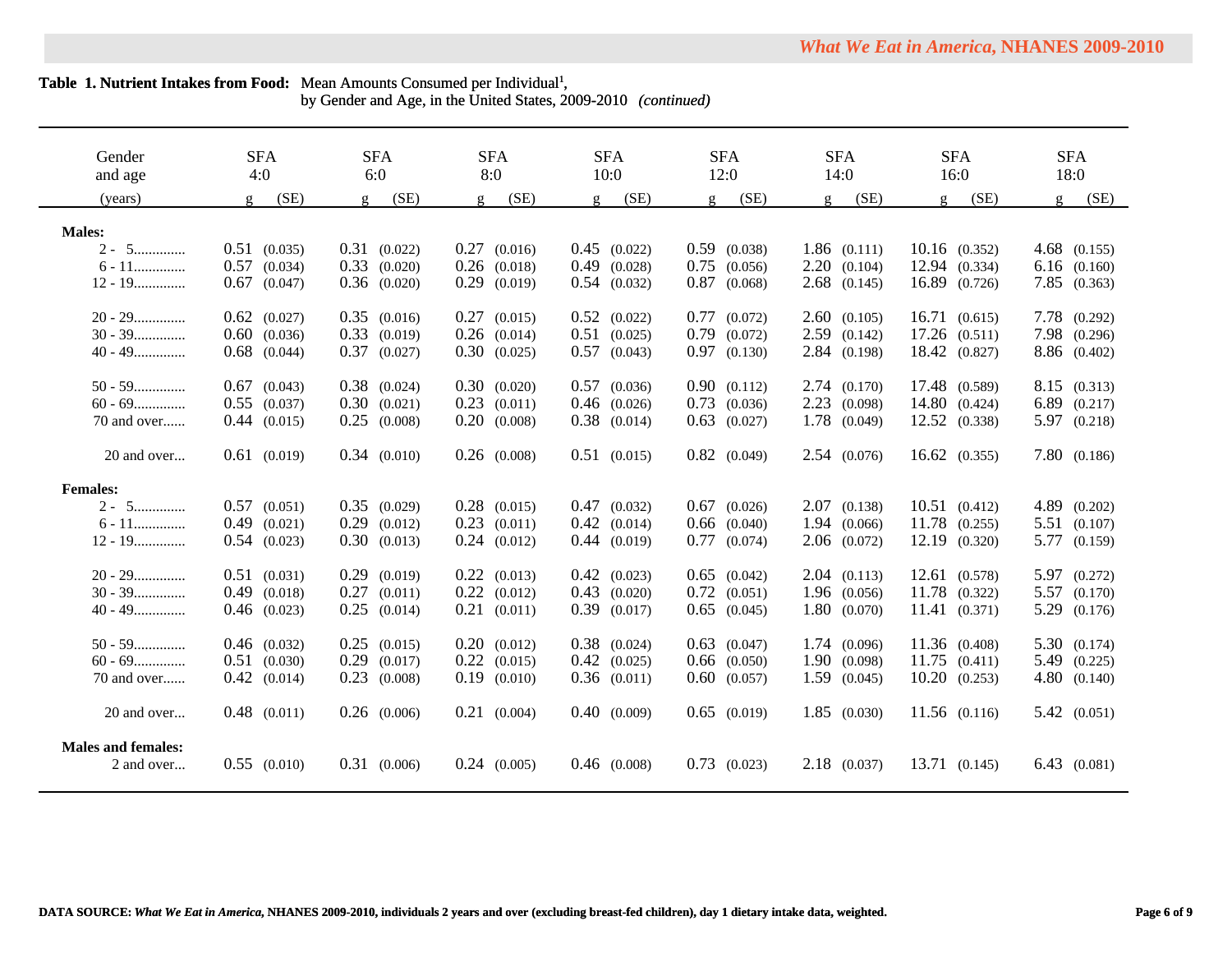$\overline{\phantom{0}}$ 

by Gender and Age, in the United States, 2009-2010 *(continued)*

| Gender                    | <b>MFA</b>             | <b>MFA</b>             | <b>MFA</b>             | <b>MFA</b>             | <b>PFA</b>             | <b>PFA</b>           | <b>PFA</b>             |
|---------------------------|------------------------|------------------------|------------------------|------------------------|------------------------|----------------------|------------------------|
| and age                   | 16:1                   | 18:1                   | 20:1                   | 22:1                   | 18:2                   | 18:3                 | 18:4                   |
| (years)                   | (SE)<br>$\mathfrak{g}$ | (SE)<br>$\mathfrak{g}$ | (SE)<br>$\mathfrak{g}$ | (SE)<br>$\mathfrak{g}$ | (SE)<br>$\mathfrak{g}$ | (SE)<br>$\mathbf{g}$ | (SE)<br>$\mathfrak{g}$ |
| <b>Males:</b>             |                        |                        |                        |                        |                        |                      |                        |
| $2 - 5$                   | $0.73$ $(0.024)$       | 17.81 (0.570)          | $0.18$ $(0.010)$       | $0.01$ $(0.003)$       | 9.69(0.357)            | $0.88$ $(0.027)$     | $0.01$ $(0.001)$       |
| $6 - 11$                  |                        | 23.24 (0.527)          | $0.23$ $(0.008)$       | $0.01$ $(0.001)$       | $13.07$ $(0.371)$      | 1.17<br>(0.041)      | 0.01<br>(0.002)        |
|                           | $0.97$ $(0.037)$       |                        |                        |                        |                        |                      |                        |
| $12 - 19$                 | 1.38 (0.059)           | 30.50 (1.173)          | $0.32$ $(0.016)$       | $0.03$ $(0.004)$       | 17.42 (0.578)          | 1.55(0.063)          | 0.02<br>(0.005)        |
| $20 - 29$                 | 1.44(0.054)            | 31.19 (1.286)          | $0.33$ $(0.015)$       | $0.03$ $(0.004)$       | 17.95 (0.860)          | 1.78 (0.099)         | $0.02$ $(0.002)$       |
| $30 - 39$                 | $1.58$ $(0.067)$       | 33.49 (0.775)          | $0.36$ $(0.013)$       | $0.04$ $(0.004)$       | 18.80 (0.540)          | $1.77$ $(0.034)$     | $0.02$ $(0.002)$       |
| $40 - 49$                 | $1.59$ $(0.081)$       | 35.37 (1.505)          | $0.39$ $(0.028)$       | $0.03$ $(0.004)$       | 19.07 (0.757)          | 1.80(0.077)          | $0.02$ $(0.005)$       |
| $50 - 59$                 | 1.49(0.062)            | 32.25 (0.897)          | $0.33$ $(0.018)$       | $0.04*(0.014)$         | 18.49 (0.590)          | 1.95(0.091)          | $0.01$ $(0.002)$       |
| $60 - 69$                 | 1.27(0.047)            | 28.98 (0.852)          | $0.33$ $(0.019)$       | $0.07$ $(0.019)$       | 16.41 (0.579)          | 1.70(0.083)          | $0.02$ $(0.002)$       |
| 70 and over               | $1.04$ $(0.034)$       | 25.36 (0.646)          | $0.25$ $(0.008)$       | $0.03$ $(0.008)$       | 14.13 (0.487)          | $1.48$ (0.060)       | $0.01$ $(0.001)$       |
|                           |                        |                        |                        |                        |                        |                      |                        |
| 20 and over               | 1.44(0.030)            | 31.75 (0.539)          | $0.34$ $(0.008)$       | $0.04$ $(0.004)$       | 17.84 (0.345)          | 1.77(0.039)          | $0.02$ $(0.001)$       |
| <b>Females:</b>           |                        |                        |                        |                        |                        |                      |                        |
| $2 - 5$                   | $0.75$ $(0.034)$       | 17.65 (0.580)          | $0.16$ $(0.008)$       | $0.01$ $(0.001)$       | 9.36(0.478)            | $0.92$ $(0.037)$     | $0.01$ $(0.001)$       |
| $6 - 11$                  | $0.84$ $(0.022)$       | 21.08 (0.370)          | $0.21$ $(0.009)$       | $0.01$ $(0.002)$       | 12.13(0.290)           | 1.12(0.041)          | 0.01<br>(0.001)        |
| $12 - 19$                 | $0.91$ $(0.035)$       | 22.05 (0.587)          | $0.21$ $(0.012)$       | $0.02$ $(0.004)$       | 13.69 (0.594)          | 1.22(0.037)          | 0.01<br>(0.002)        |
|                           |                        |                        |                        |                        |                        |                      |                        |
| $20 - 29$                 | $1.05$ $(0.052)$       | 23.40 (0.887)          | $0.25$ $(0.010)$       | $0.01$ $(0.002)$       | 13.93 (0.515)          | 1.39 (0.056)         | $0.01$ $(0.002)$       |
| $30 - 39$                 | $0.96$ $(0.035)$       | 22.69 (0.703)          | $0.22$ $(0.007)$       | $0.02$ $(0.002)$       | 13.44 (0.507)          | 1.31(0.066)          | $0.01$ $(0.001)$       |
| $40 - 49$                 | $0.92$ $(0.030)$       | 21.35 (0.686)          | $0.24$ $(0.021)$       | $0.02$ $(0.005)$       | 13.55 (0.579)          | 1.37 (0.069)         | $0.01$ $(0.004)$       |
|                           |                        |                        |                        |                        |                        |                      |                        |
| $50 - 59$                 | $0.88$ $(0.029)$       | 22.15(0.659)           | $0.24$ $(0.018)$       | $0.03$ $(0.004)$       | 13.51(0.433)           | 1.47(0.041)          | $0.01$ $(0.003)$       |
| $60 - 69$                 | $0.91$ $(0.046)$       | 22.30 (0.759)          | $0.24$ $(0.020)$       | $0.02$ $(0.002)$       | 13.27 (0.529)          | 1.39(0.079)          | 0.01<br>(0.002)        |
| 70 and over               | $0.78$ $(0.027)$       | 19.04 (0.520)          | $0.18$ $(0.009)$       | $0.02$ $(0.005)$       | $11.89$ (0.321)        | 1.34(0.051)          | 0.01<br>(0.001)        |
|                           |                        |                        |                        |                        |                        |                      |                        |
| 20 and over               | $0.92$ $(0.008)$       | 21.91 (0.179)          | $0.23$ $(0.007)$       | $0.02$ $(0.002)$       | 13.33 (0.197)          | 1.38 (0.029)         | $0.01$ $(0.001)$       |
|                           |                        |                        |                        |                        |                        |                      |                        |
| <b>Males and females:</b> |                        |                        |                        |                        |                        |                      |                        |
| 2 and over                | 1.12(0.013)            | 25.73 (0.232)          | $0.27$ $(0.004)$       | $0.03$ $(0.002)$       | 14.93 (0.200)          | $1.48$ (0.023)       | $0.01$ $(0.001)$       |
|                           |                        |                        |                        |                        |                        |                      |                        |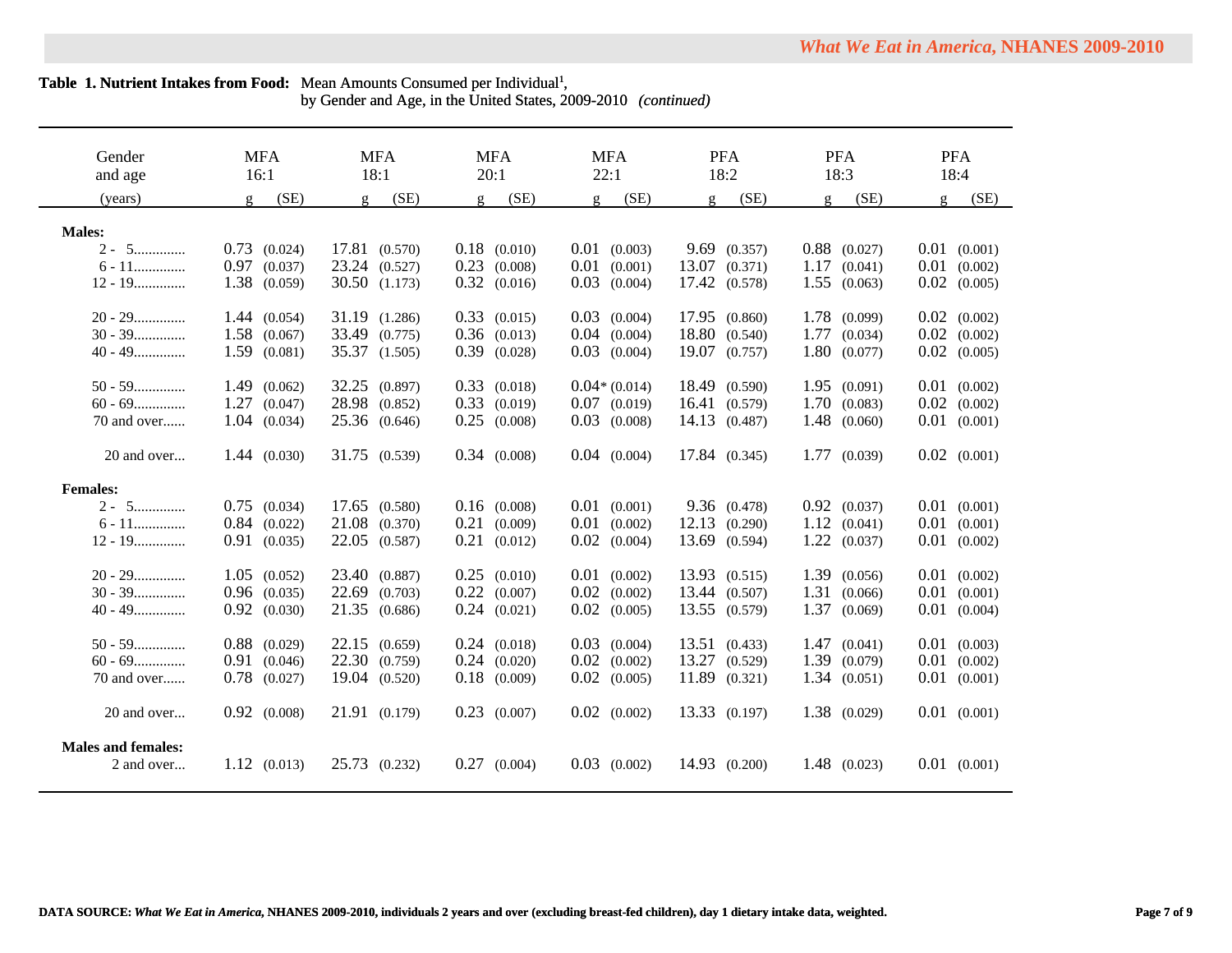| <b>What We Eat in America, NHANES 2009-2010</b> |  |  |
|-------------------------------------------------|--|--|
|-------------------------------------------------|--|--|

|  |  |  |  | by Gender and Age, in the United States, 2009-2010 (continued) |  |  |
|--|--|--|--|----------------------------------------------------------------|--|--|
|--|--|--|--|----------------------------------------------------------------|--|--|

| Gender                    | <b>PFA</b>       | <b>PFA</b>       | <b>PFA</b>       | <b>PFA</b>       |
|---------------------------|------------------|------------------|------------------|------------------|
| and age                   | 20:4             | 20:5             | 22:5             | 22:6             |
| (years)                   | (SE)<br>g        | (SE)<br>Q.       | (SE)<br>Q.       | (SE)<br>g        |
|                           |                  |                  |                  |                  |
| <b>Males:</b>             |                  |                  |                  |                  |
| $2 - 5$                   | 0.08<br>(0.005)  | 0.01<br>(0.003)  | 0.01<br>(0.001)  | 0.03<br>(0.006)  |
| $6 - 11$                  | 0.10<br>(0.005)  | 0.01<br>(0.002)  | 0.01<br>(0.001)  | 0.03<br>(0.004)  |
| $12 - 19$                 | 0.15<br>(0.009)  | 0.02<br>(0.002)  | 0.02<br>(0.001)  | 0.04<br>(0.005)  |
|                           |                  |                  |                  |                  |
| $20 - 29$                 | 0.19<br>(0.011)  | 0.04<br>(0.005)  | 0.03<br>(0.002)  | 0.07<br>(0.008)  |
| $30 - 39$                 | 0.19<br>(0.009)  | 0.04<br>(0.006)  | 0.03<br>(0.003)  | 0.09<br>(0.012)  |
| $40 - 49$                 | 0.19<br>(0.008)  | 0.04<br>(0.011)  | 0.03<br>(0.003)  | 0.09<br>(0.019)  |
|                           |                  |                  |                  |                  |
| $50 - 59$                 | 0.18<br>(0.009)  | 0.04<br>(0.005)  | 0.03<br>(0.002)  | 0.08<br>(0.007)  |
| $60 - 69$                 | 0.16<br>(0.009)  | 0.06<br>(0.006)  | 0.03<br>(0.002)  | 0.10<br>(0.013)  |
| 70 and over               | 0.14<br>(0.008)  | 0.04<br>(0.006)  | 0.02<br>(0.003)  | 0.08<br>(0.012)  |
|                           |                  |                  |                  |                  |
| 20 and over               | $0.18$ $(0.004)$ | $0.04$ $(0.003)$ | 0.03<br>(0.001)  | 0.08<br>(0.005)  |
|                           |                  |                  |                  |                  |
| <b>Females:</b>           |                  |                  |                  |                  |
| $2 - 5$                   | 0.08<br>(0.005)  | 0.01<br>(0.002)  | 0.01<br>(0.001)  | 0.02<br>(0.003)  |
| $6 - 11$                  | 0.09<br>(0.004)  | 0.01<br>(0.002)  | 0.01<br>(0.001)  | 0.03<br>(0.003)  |
| $12 - 19$                 | 0.11<br>(0.006)  | 0.02<br>(0.002)  | 0.01<br>(0.001)  | 0.03<br>(0.003)  |
|                           |                  |                  |                  |                  |
| $20 - 29$                 | 0.13<br>(0.007)  | 0.03<br>(0.004)  | 0.02<br>(0.002)  | 0.05<br>(0.008)  |
| $30 - 39$                 | 0.11<br>(0.005)  | 0.03<br>(0.006)  | 0.02<br>(0.002)  | 0.06<br>(0.009)  |
| $40 - 49$                 | 0.12<br>(0.008)  | $0.04*(0.017)$   | 0.02<br>(0.003)  | $0.07*(0.022)$   |
| $50 - 59$                 | 0.12             | 0.03             | 0.02             |                  |
|                           | (0.008)          | (0.005)          | (0.003)<br>0.02  | 0.07<br>(0.011)  |
| $60 - 69$                 | 0.12<br>(0.007)  | 0.04<br>(0.004)  | (0.001)          | 0.07<br>(0.006)  |
| 70 and over               | 0.09<br>(0.005)  | 0.02<br>(0.004)  | 0.02<br>(0.002)  | 0.05<br>(0.006)  |
| 20 and over               | $0.12$ $(0.003)$ | 0.03             | $0.02$ $(0.001)$ | 0.06             |
|                           |                  | (0.004)          |                  | (0.006)          |
| <b>Males and females:</b> |                  |                  |                  |                  |
| 2 and over                | $0.14$ $(0.002)$ | $0.03$ $(0.003)$ | $0.02$ $(0.001)$ | $0.06$ $(0.004)$ |
|                           |                  |                  |                  |                  |